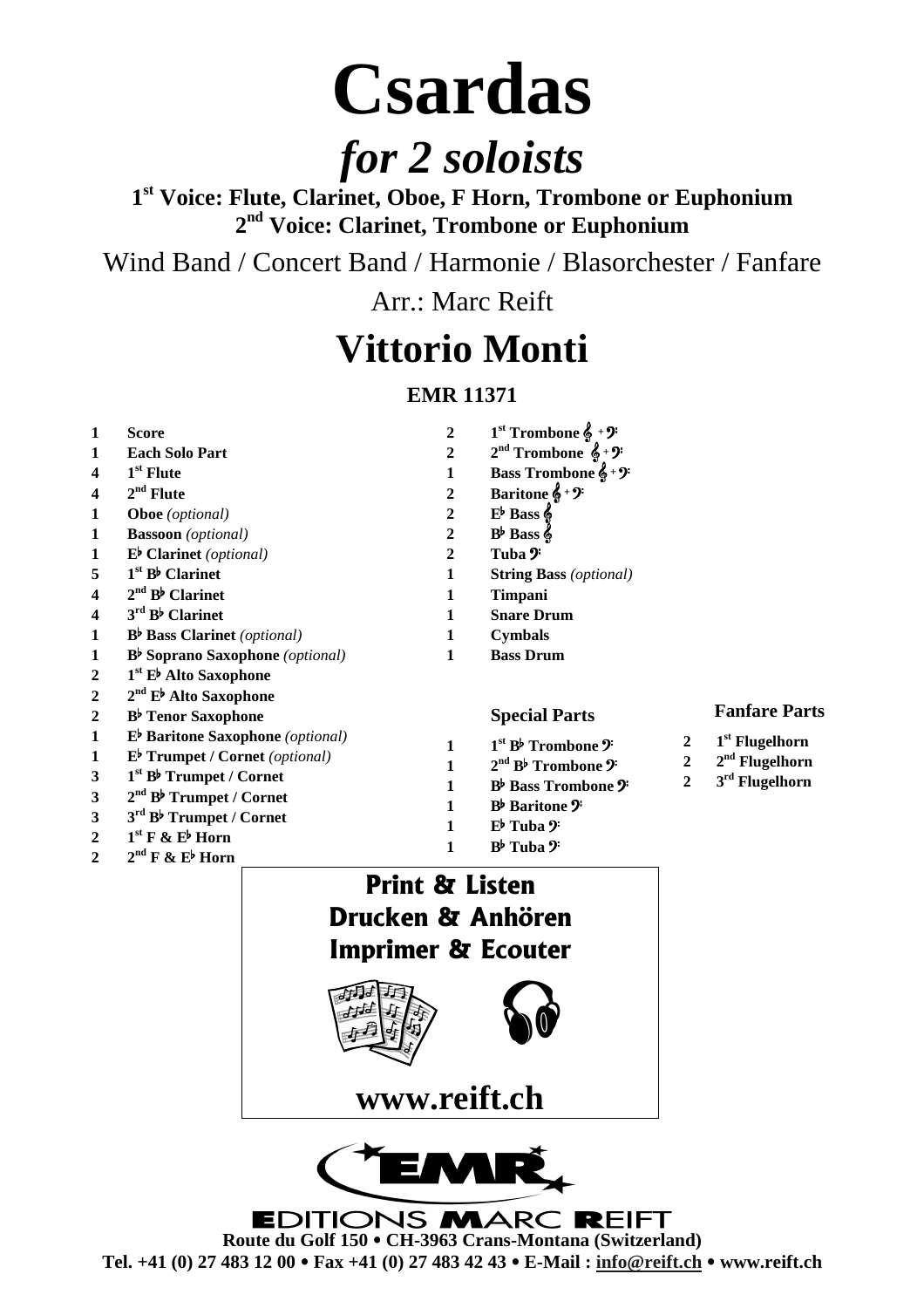

© COPYRIGHT BY EDITIONS MARC REIFT CH-3963 CRANS-MONTANA (SWITZERLAND) ALL RIGHTS RESERVED - INTERNATIONAL COPYRIGHT SECURED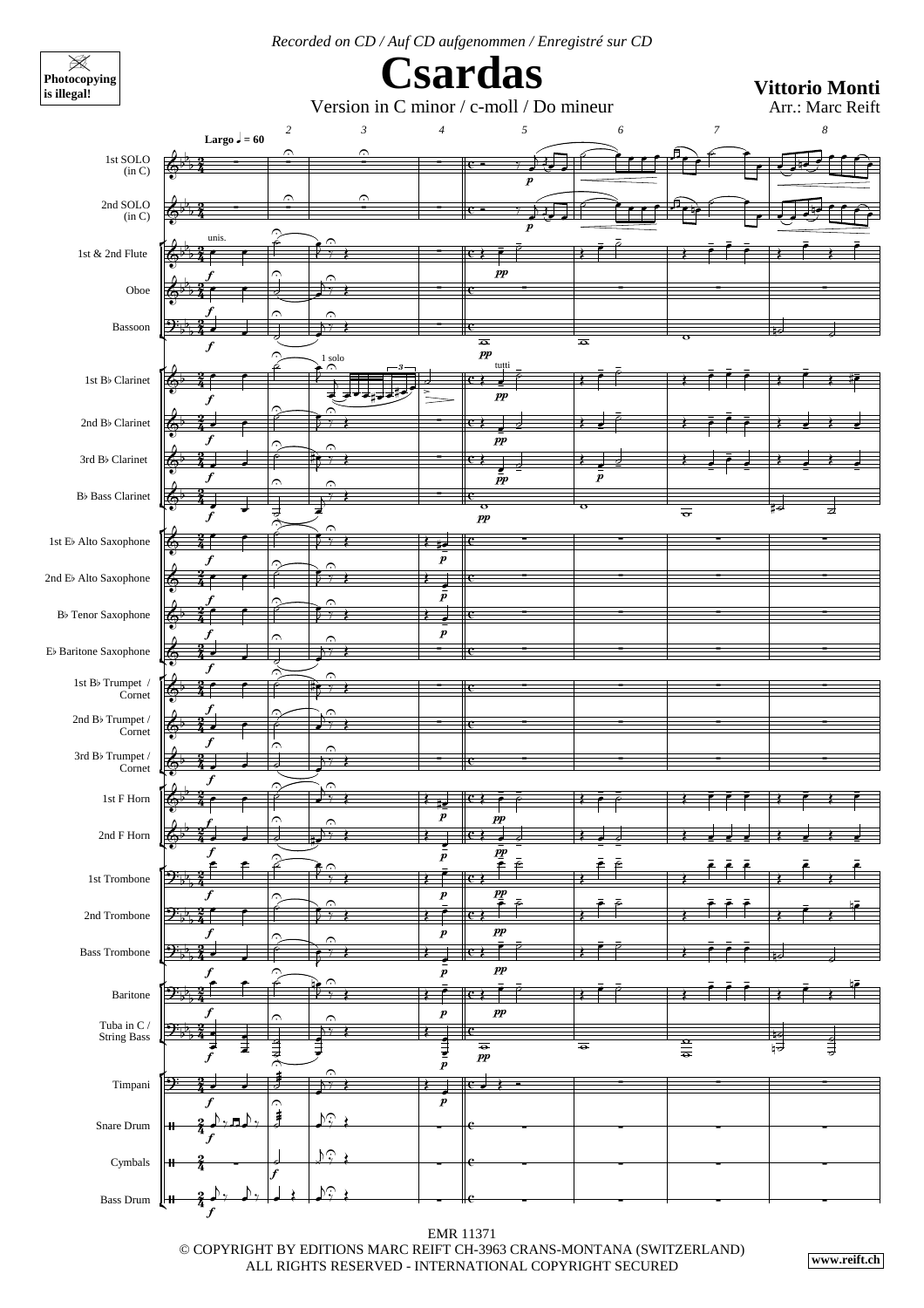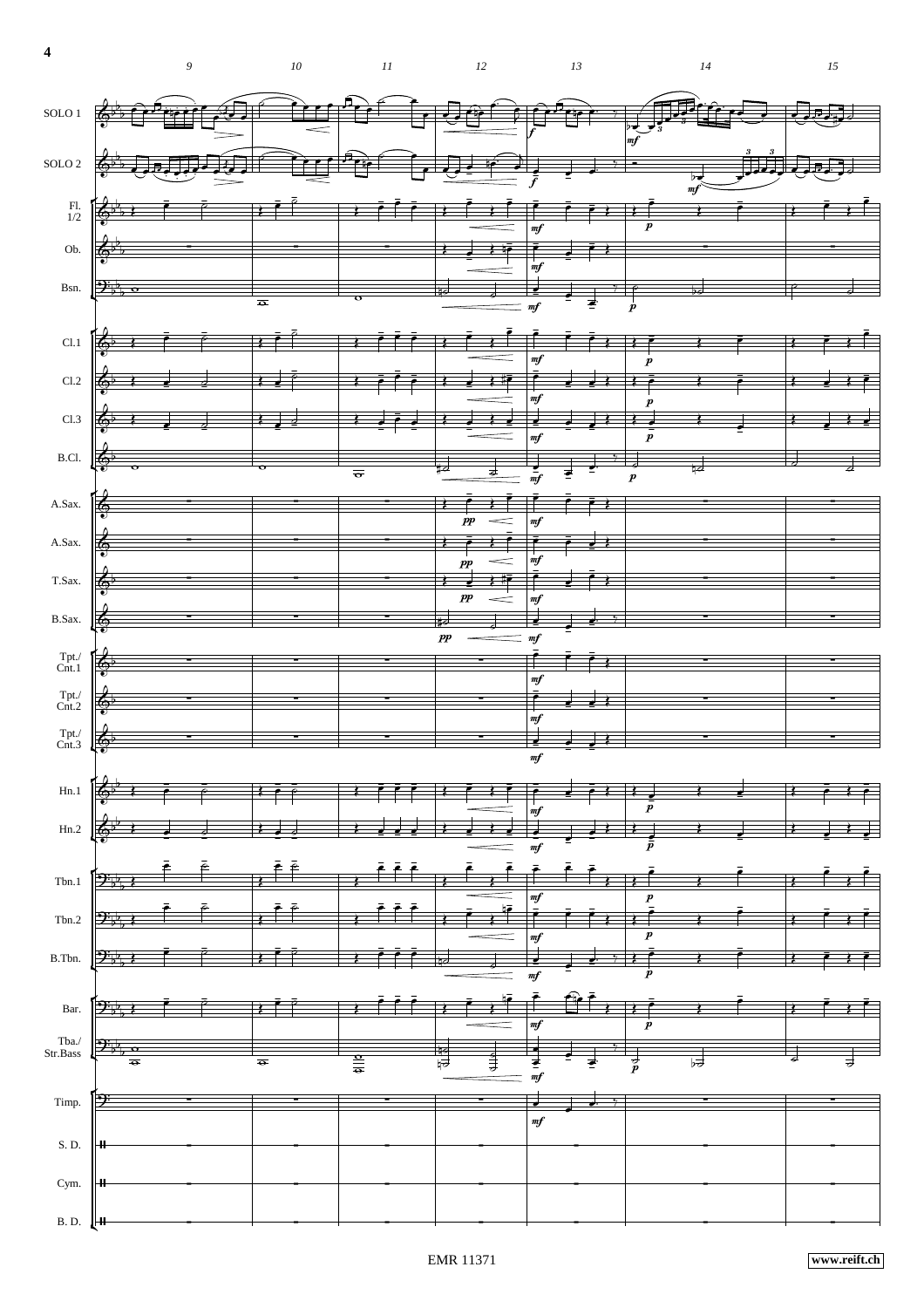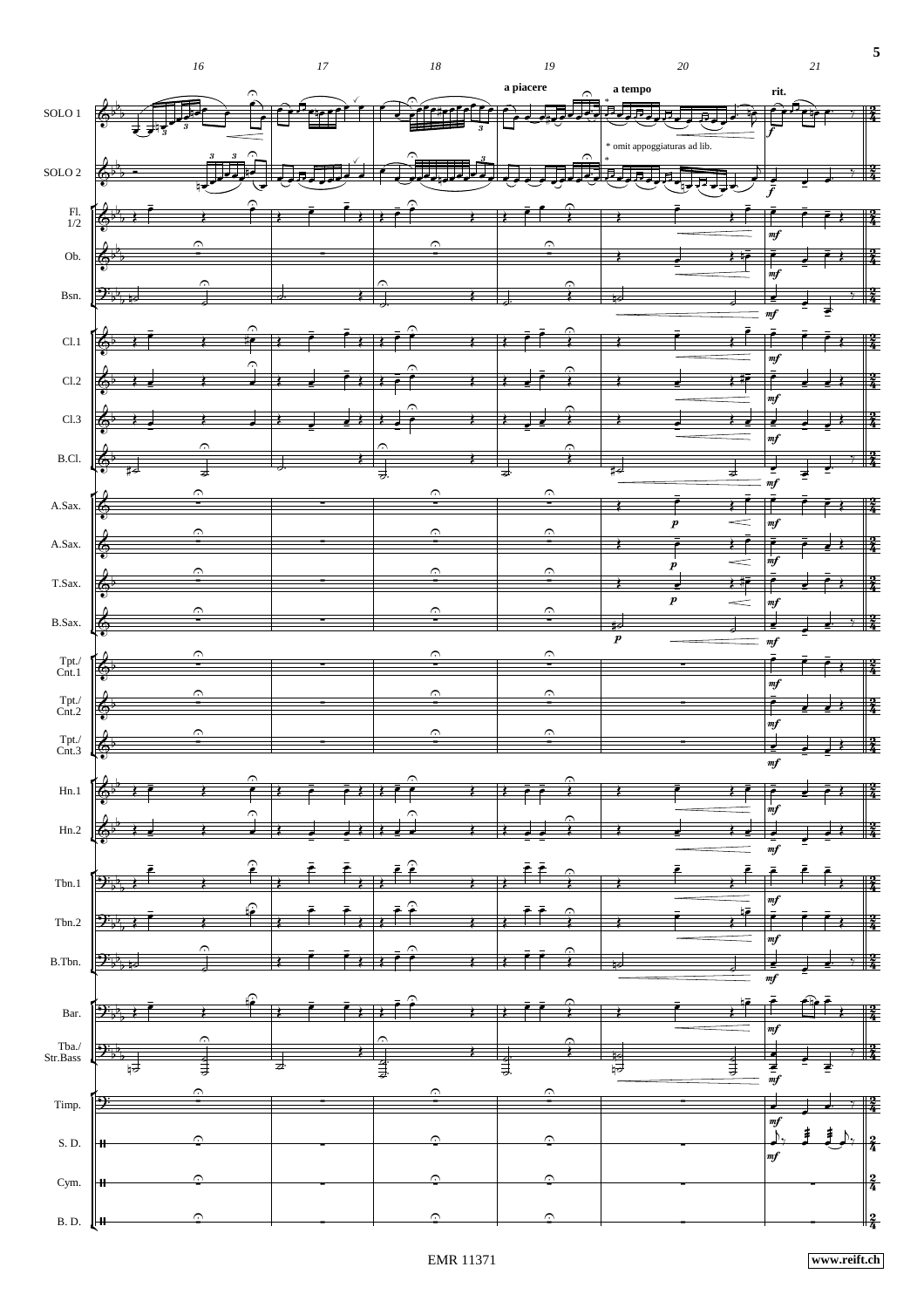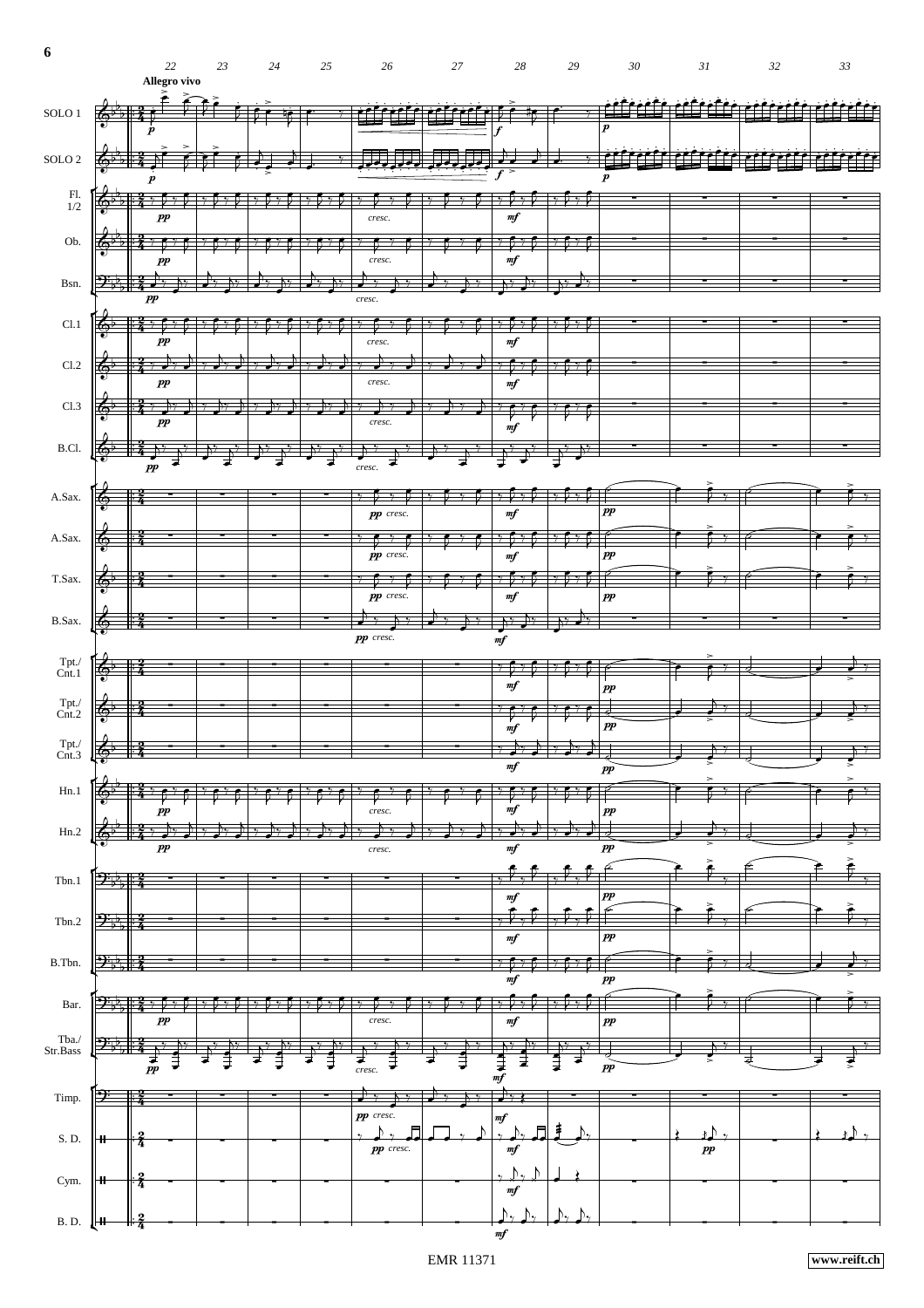

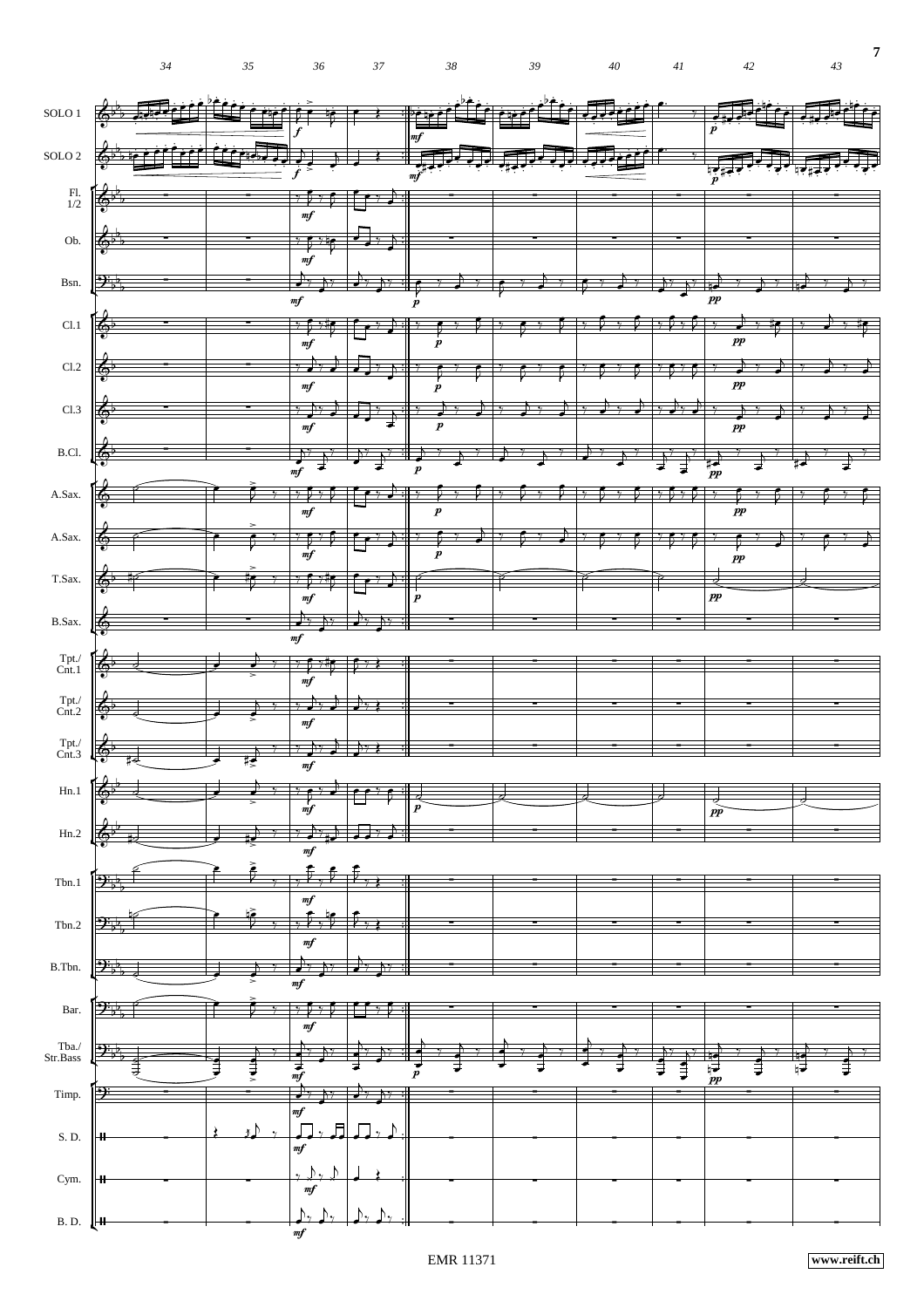

EMR 11371 **www.reift.ch**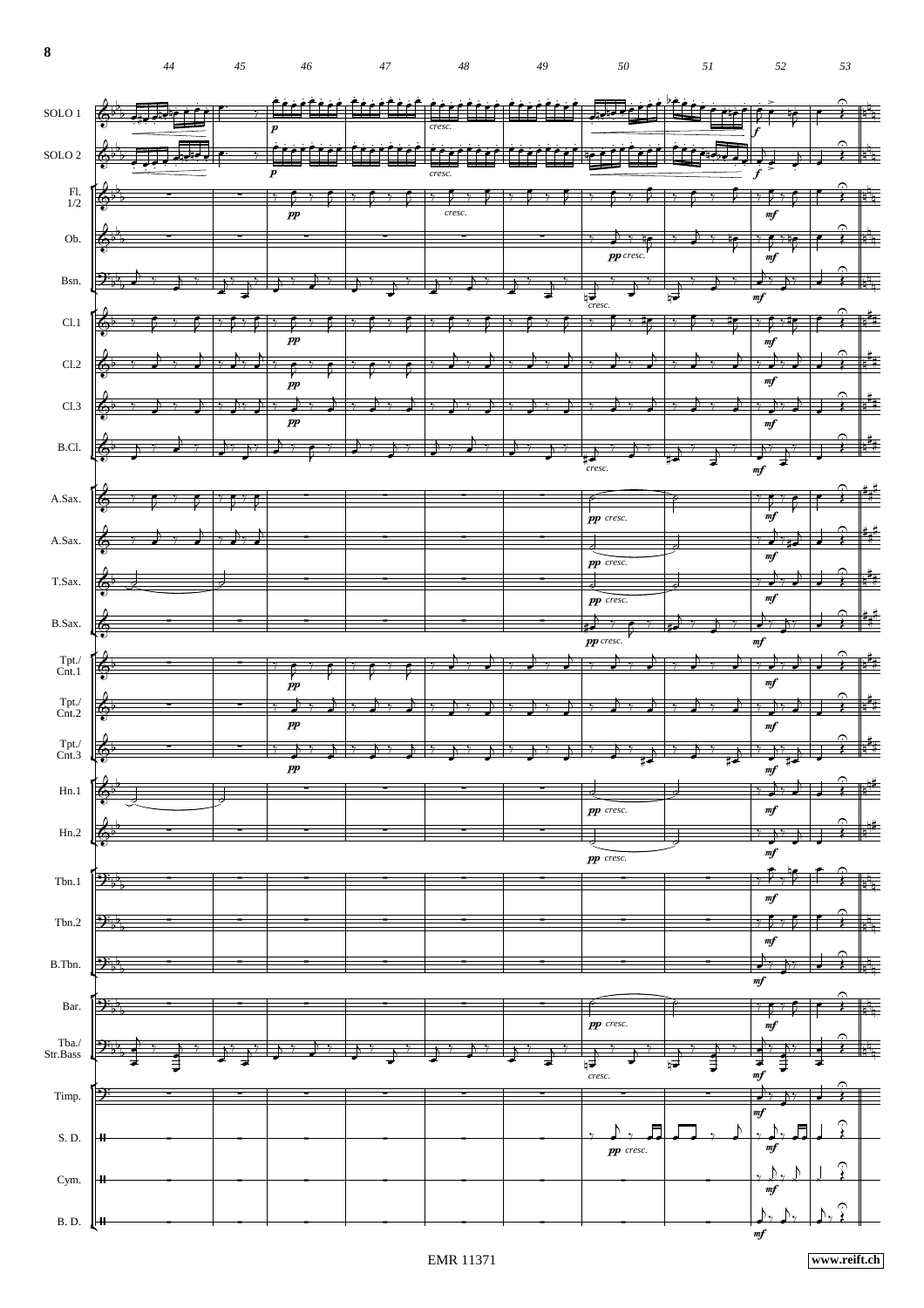